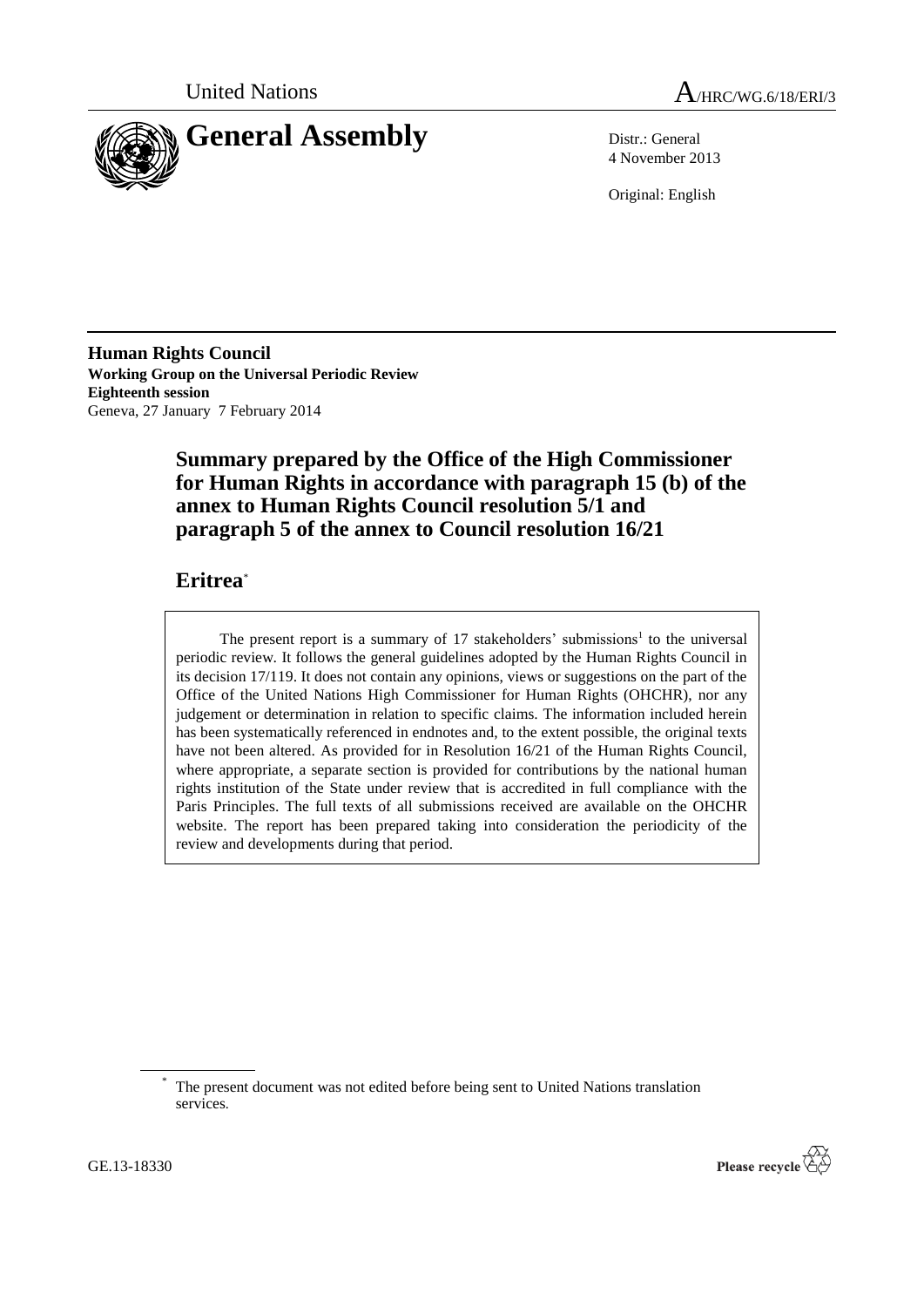# **I. Information provided by stakeholders**

## **A. Background and framework**

## **1. Scope of international obligations**

1. Amnesty International (AI) stated that although the Government of Eritrea accepted recommendations made at its universal periodic review on 30 November 2009 (UPR in  $2009$ <sup>2</sup> to ratify the Convention against Torture and Other Cruel, Inhuman or Degrading Treatment or Punishment  $(CAT)$ , this Convention has not been ratified.<sup>3</sup> Christian Solidarity Worldwide (CSW) and Human Rights Concern Eritrea (HRCE) recommended the ratification of CAT.<sup>4</sup>

2. CSW and HRCE recommended the ratification of the International Convention for the Protection of All Persons from Enforced Disappearances.<sup>5</sup>

3. CSW recommended the ratification of the Rome Statute of the International Criminal Court.<sup>6</sup>

## **2. Constitutional and legislative framework**

4. Joint Submission 2 stated that the Constitution of Eritrea, which was ratified in 1997, remained unimplemented.<sup>7</sup> According to ARTICLE 19 (Article 19), implementation of the Constitution remained uncertain due to a continuing state of emergency.<sup>8</sup> It recommended an end to this state of emergency and the promulgation of the Constitution.<sup>9</sup> CSW, HRCE and Jubilee Campaign (JC) recommended that the Government of Eritrea implement the Constitution.<sup>10</sup>

5. Article 19 stated that although the Government of Eritrea expressed its commitment to work on developing its press laws and regulations consistent with the values, traditions, cultural practices and national interest at the UPR in 2009, no media law reform had taken place. The Press Proclamation No. 90/1996 continued to regulate professional journalism and the operation of the mass media. Numerous provisions of the Proclamation contravened internationally accepted standards on freedom of expression.<sup>11</sup> Article 19 recommended repealing this Promulgation; as well as those provisions in the Criminal Code that related to criminal defamation, calumny and insulting behaviour or outrage.<sup>12</sup>

### **3. Institutional and human rights infrastructure and policy measures**

6. CSW stated that the Government of Eritrea allocated 25 per cent of its budget for military purposes with over 300 000 personnel in the military. Despite not having engaged in open warfare since 2000, the Government of Eritrea refused to demobilize the army. CSW recommended demobilization of those who have served excessive tours of duty.<sup>13</sup>

7. HRCE stated that the Government of Eritrea should end policies that target or punish family members of those who evade national service or seek to flee Eritrea.<sup>14</sup>

## **B. Cooperation with human rights mechanisms**

8. Joint Submission 3 (JS 3) stated that following the UPR in 2009 there has been no improvement in the human rights situation in Eritrea.<sup>15</sup> AI stated that there has been no progress in nearly all of the issues highlighted during the UPR in 2009. The Government of Eritrea has failed to implement any of the major recommendations that were made. In this regard, no steps were taken to hold free and fair elections, to implement the 1997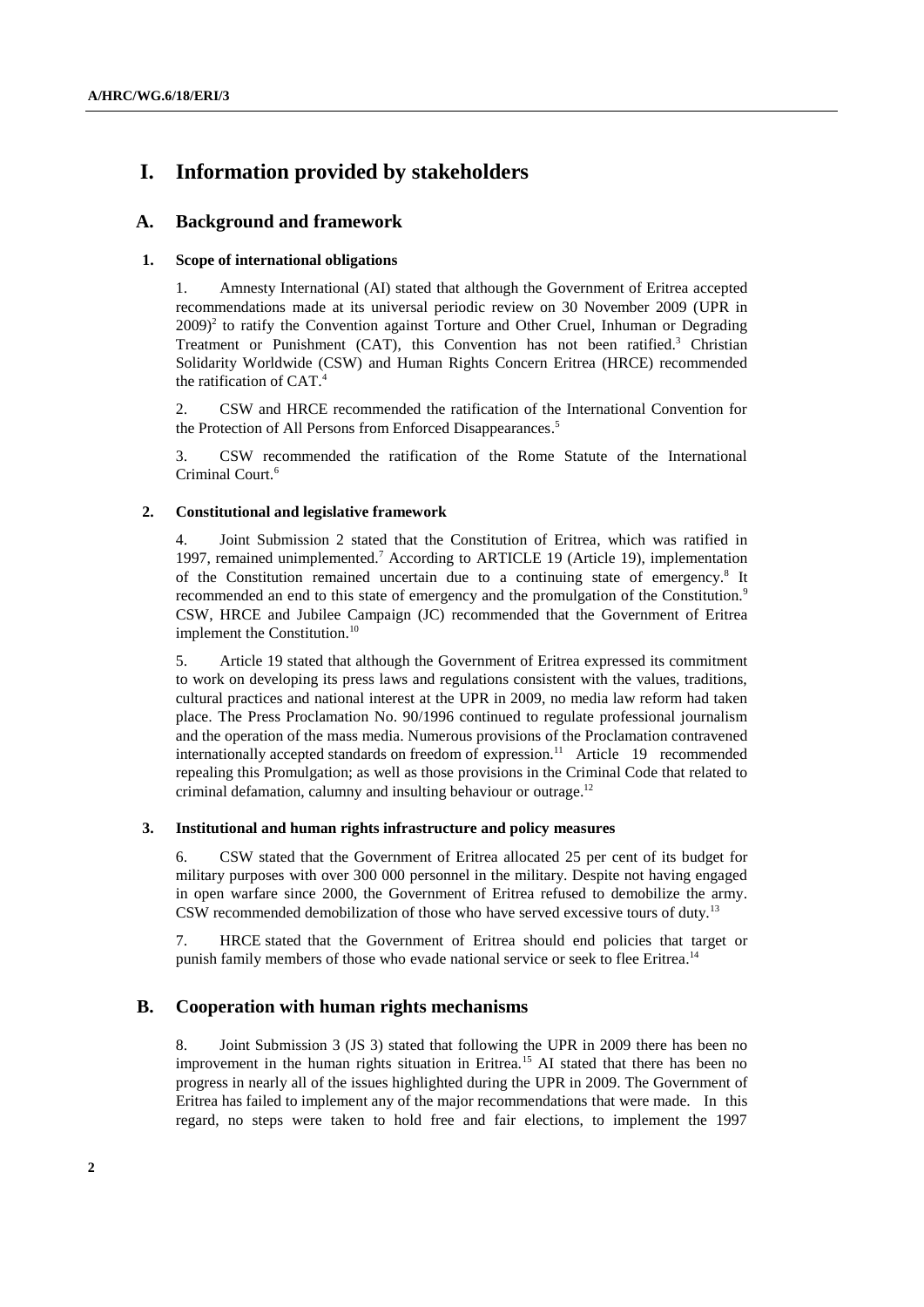Constitution, to lift restrictions on freedom expression and association and freedom of religion and belief, and to release all prisoners of conscience and charge or release other political prisoners.<sup>16</sup>

9. Reporters sans frontières (RSF) stated that during the UPR in 2009, the Government of Eritrea accepted recommendations on media freedom and on enforcement of constitutional guarantees and arbitrary detention. None of these recommendations has been implemented or, at best, there have been no more than initial moves towards implementation.<sup>17</sup> RSF recommended the establishment of a sincere and effective mechanism to follow-up on accepted recommendations and the implementation of accepted recommendations.<sup>18</sup>

#### **1. Cooperation with treaty bodies**

10. AI stated that during the UPR in 2009, the Government of Eritrea accepted recommendations on cooperation with the UN Special Procedures and treaty bodies. However, no progress has been made on this front.<sup>19</sup>

11. Joint Submission 1 (JS 1) stated that Eritrea acceded to the OP-CRC-AC in 2005, but was yet to submit its initial report. $20$ 

12. Article 19 noted that Eritrea acceded to the International Convention on Civil and Political Rights (ICCPR) on 22 January 2002 and recommended that it submit its initial report. $^{21}$ 

### **2. Cooperation with special procedures**

13. The East and Horn of Africa Human Rights Defenders Project (EHAHRDP) stated that Eritrea had not accepted any requests for country visits by the United Nations Special Rapporteurs.<sup>22</sup>

14. EHAHRDP stated that the Government of Eritrea rejected the report presented at the 23rd session of the Human Rights Council by the Special Rapporteur on the Human Rights Situation in Eritrea, citing amongst its objections, the methodology and sources of information used by the mandate-holder. However, the Government of Eritrea was yet to issue an invitation to the Special Rapporteur to visit the country and assess the situation at first hand.<sup>23</sup> CSW recommended that Eritrea fully implement all the recommendations in the report; and cooperate fully with the Special Rapporteur.<sup>24</sup> Human Rights Watch (HRW) also called for Eritrea to cooperate with the Special Rapporteur.<sup>25</sup>

15. Joint Submission 2 (JS 2), CSW and HRW called for a standing invitation to be issued to all United Nations Special Procedures Mandate Holders.<sup>26</sup>

16. Open Doors International (ODI) urged the Government of Eritrea to invite the United Nations Special Rapporteur on Freedom of Religion or Belief.<sup>27</sup>

17. ODI urged the Government of Eritrea to invite the United Nations Special Rapporteur on Torture and other Cruel, Inhuman, or Degrading Treatment or Punishment, as well as the International Committee of the Red Cross to assess the situation regarding the treatment of prisoners. 28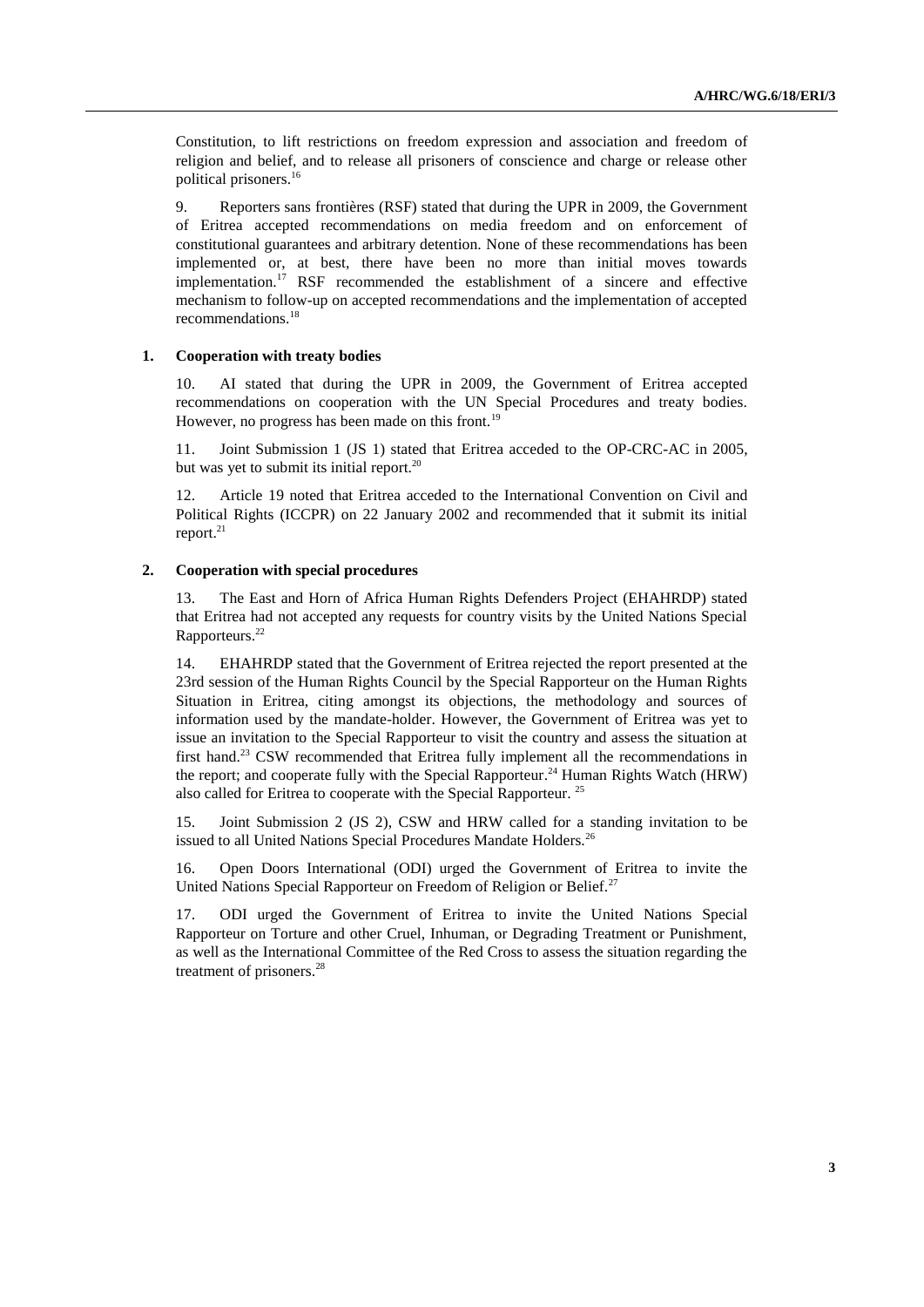## **C. Implementation of international human rights obligations taking into account applicable international humanitarian law**

### **1. Equality and non-discrimination**

18. Sexual Rights Initiative (SRI) noted that the Government of Eritrea had signed various international conventions relating to rights of girls and women and stated that although a lot of progress has been made on realising the rights of women, most notably their sexual rights, the existing structures for the advancement of women needed to be strengthened by the allocation of adequate resources. There was also a need for collaboration between Government institutions and local civil society organisations.<sup>29</sup>

19. SRI stated that there were no laws that discriminated against women and on some issues, such as land ownership and citizen and nationality rights of children the relevant law provided that women had equal rights to that of men. However, challenges remained in terms of gaining support for and the understanding of those human rights and laws, as well as ensuring that they were respected, protected and fulfilled by the Government of Eritrea. Eritrean society remained traditional and patriarchal, and women were subjected to a perceived inferior status to that of men in their homes, communities, and work places. The Government of Eritrea was ineffective in addressing these discriminatory beliefs and attitudes.<sup>30</sup>

### **2. Right to life, liberty and security of the person**

20. HRCE stated that an unknown number of people have been shot near the Eritrean borders for attempting to leave Eritrea illegally, in line with standing orders to implement a shoot to kill policy. $31$  It recommended that the Government of Eritrea revoke the shoot to kill policy and institute humane policies for the control of its borders and for the treatment of detainees, civilians and those seeking refuge.<sup>32</sup>

21. PEN International (PEN) stated that detainees were systematically tortured and subjected to other ill-treatment, for the purposes of punishment, interrogation and coercion.<sup>33</sup> HRCE stated that physical and psychological torture was used regularly in prisons, military barracks and training camps such as Sawa. <sup>34</sup> It recommended that the Government of Eritrea issues clear orders to the security forces to cease all forms of torture and inhuman treatment; establish adequate mechanisms to ensure the prompt and effective investigation of all allegations of torture and ill-treatment; and bring the perpetrators to justice.<sup>35</sup>

22. Global Initiative to End All Corporal Punishment of Children (GIEACPC) stated that corporal punishment was lawful and that recommendations made during the UPR in 2009 to prohibit corporal punishment was rejected by the Government of Eritrea.<sup>36</sup> It stated, in relation to corporal punishment at home, that Article 64(b) of the Transitional Penal Code of Eritrea (TPCE) provided that "acts reasonably done in exercising the right of correction or discipline" were not punishable; article 548 punished cruelty to children under 15 but stated that "[t]he right to administer lawful and reasonable chastisement is not subject to this provision (Art. 64)."<sup>37</sup>

23. GIEACPC stated that with regard to corporal punishment in schools, a school code of conduct provided that corporal punishment should not be administered but there appeared to be no explicit prohibition in law. On the contrary, it was lawful under the "right of correction or discipline" in the TPCE.<sup>38</sup> GIEACPC stated that the Penal Code 1957 stated in article 172 that young offenders may be caned, up to 12 strokes on the buttocks; that there appeared to be no explicit provision of corporal punishment as a disciplinary measure in the penal system; and that corporal punishment was lawful in alternative care settings.<sup>39</sup>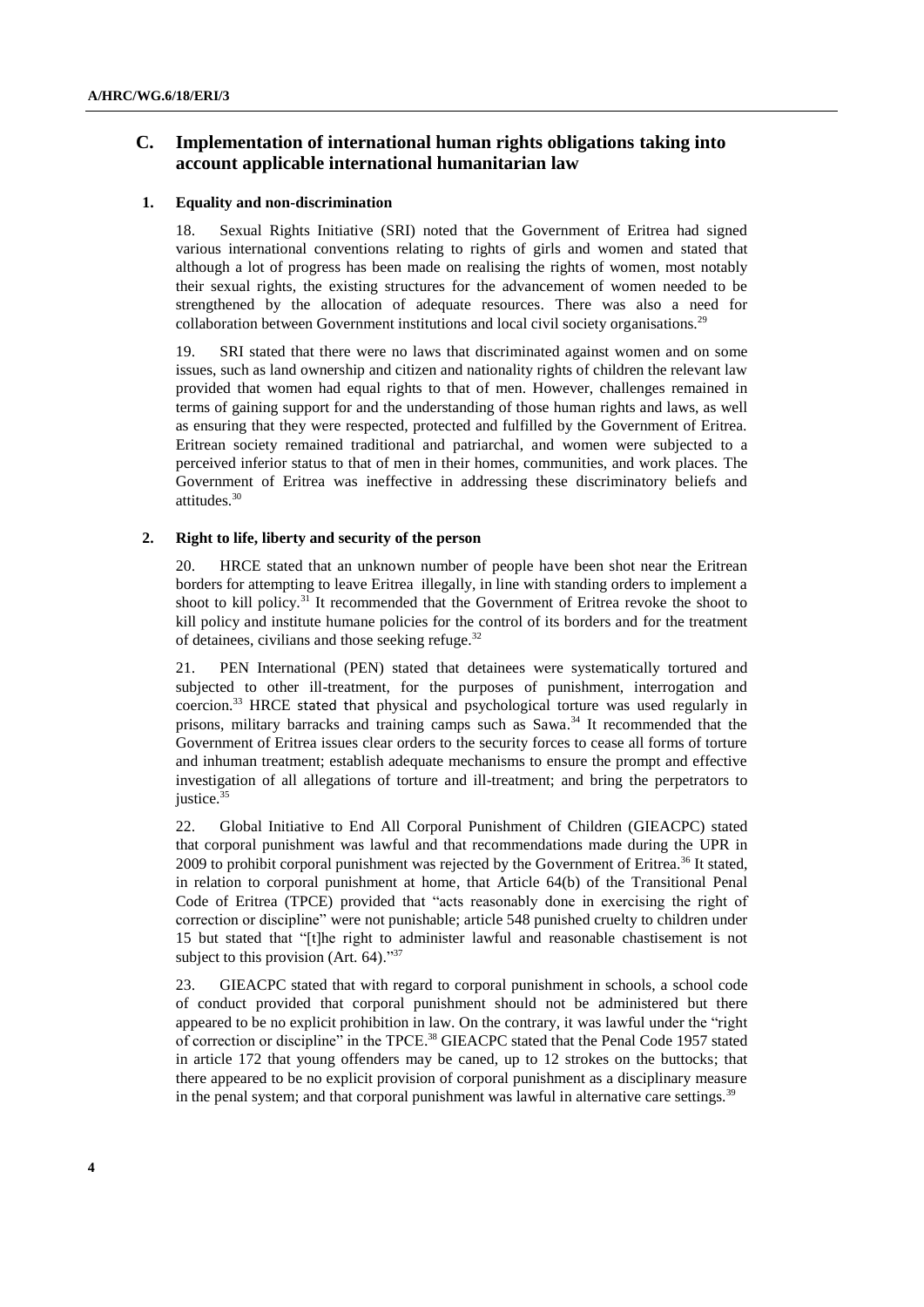24. SRI stated that all forms of female genital mutilation (FGM) were prohibited by law.<sup>40</sup> However, FGM remained a common practice amongst almost all ethnic and religious groups because of misconceptions over what was religious and what was cultural, as well as negative perceptions against women's sexuality and bodily integrity.<sup>41</sup> It recommended the elimination of FGM through measures which included awareness-raising of the prohibition of the practice and the inclusion of relevant information in sexual and reproductive health education curriculums in schools.<sup>42</sup>

25. JS 1 stated that rape of women serving in the military was widespread, leading to frequent pregnancies and resulting in release from the military and social stigmatisation.<sup>43</sup>

26. SRI stated that while early and forced marriages were prohibited by law, over the last few years, increases in cases of early and forced marriages have been observed.<sup>44</sup> It called for the raising of awareness of the relevant law among the girls, their parents and the community at large.<sup>45</sup> It also called for the establishment of multi-stakeholder committees by the Government of Eretria to advocate against this phenomenon.<sup>46</sup>

27. AI stated that it has documented the arbitrary arrest and detention of thousands of people without charge or trial for criticising or questioning Government policy or practice, for their work as journalists, for actual or suspected opposition to the Government of Eritrea, for practicing a religion not recognised by the Government of Eritrea, for evading or deserting national service conscription, and for trying to flee the country.<sup>47</sup> None of these persons have ever been charged with a crime, tried or brought before a judge or judicial officer with the authority to review the legality of their detention.<sup>48</sup> AI made recommendations including bring an immediate end to the practice of arbitrary detention and the immediate and unconditional release of all prisoners of conscience.<sup>49</sup> HRW called for the unconditional release or charge and ensure court appearances for all people arbitrarily detained;<sup>50</sup> as well as full enforcement of the writ of habeas corpus.<sup>51</sup> ODI urged the Government of Eritrea to end the practice of *incommunicado* detentions.<sup>52</sup>

28. JS 2 stated that there was a continued practice of arresting and detaining without charge any actual or suspected opponent of the Government of Eritrea, to which the lack of human rights monitoring and the shortage of information on human rights abuses can be attributed.<sup>53</sup>

29. JS 2 stated that the 11 politicians that were imprisoned for calling for democratic dialogue and the enforcement of the rule of law remained in prison. They have never been brought to trial or even charged for any crime.<sup>54</sup>

30. ODI stated that there were continued arrests of Christians. <sup>55</sup> It urged the Government of Eritrea to release all prisoners of conscience.<sup>56</sup>

31. The European Association of Jehovah's Christian Witnesses (EAJCW) called for the release of 56 imprisoned Jehovah's witnesses, none of whom were formally charged, brought to trial, or sentenced.<sup>57</sup>

32. AI stated with regard to detention conditions, that cells and other confinement spaces were generally severely overcrowded, damp and unhygienic. Provisions of food, water and sanitation were inadequate. Numerous detention centres used underground cells or metal shipping containers as cells. Many of these detention centres were in desert locations, meaning that those detainees held in cells underground or constructed of metal experienced extreme heat during the day and extreme cold during the nights. Underground cells and shipping containers were usually unventilated and the prisoners had severely restricted access to daylight. The cells had no sanitation facilities and prisoners were only allowed out for very short periods for toilet purposes, once or twice a day, according to numerous testimonies from former detainees. These conditions were exacerbated by overcrowding. <sup>58</sup> JC stated that detainees were not allowed to pray and all religious books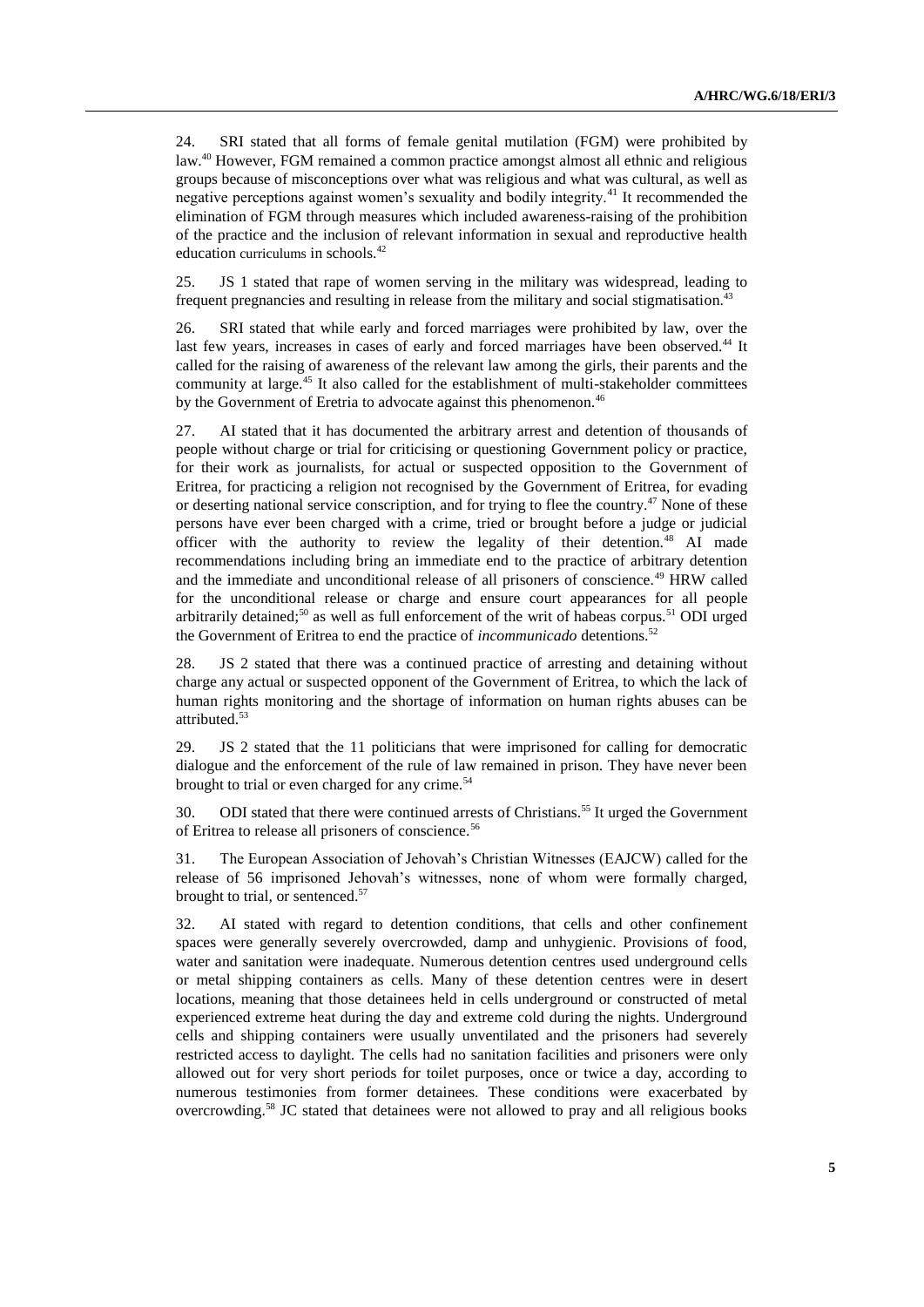were prohibited.<sup>59</sup> JS 3 stated that most prisoners, especially political prisoners were not allowed visits by family members, as well as legal representation. $60$ 

33. PEN stated that the International Community for the Red Cross (ICRC) did not have access to detention facilities in Eritrea and there were no civil society organisations to monitor or document conditions.<sup>61</sup> CSW recommended that the granting of access to the ICRC.<sup>62</sup> HRCE recommended the granting of access of all detention facilities to independent monitors. 63

34. HRW called for immediate respect for international standards of law in the treatment of prisoners by inter alia providing prisoners adequate food, water, and medical assistance and ending overcrowding; allowing independent monitors access to all known and secret detention facilities; notifying family members of the whereabouts of detainees; and restoring visiting rights and access to legal representation.<sup>64</sup>

35. JS 1 stated that there was evidence to suggest that the age limits for military service were wilfully ignored and that children were recruited for military service.<sup>65</sup> HRCE stated that there were substantial numbers of students under 18 years of age in camps performing military training. Students in Grade 12 in school were forced to go to military training camps where they underwent 6 months of military training. Also, under age children, including children as young as 11 years of age, who did not attend school were detained and sent to military camps such as Wia.<sup>66</sup>

36. AI stated that all schoolchildren were required to complete their final year of schooling (grade 12) at Sawa military training camp, where military training was conducted alongside schoolwork. This system effectively involved the conscription of children into the military. AI recommended that the Government of Eritrea bring an end to the policy of children undertaking their final year of school at Sawa military camp; and ensure that noone under the age of 18 years is conscripted.<sup>67</sup>

## **3. Administration of justice, including impunity and the rule of law**

37. AI stated that Eritrea did not have an independent judiciary. <sup>68</sup> HRW called for the establishment of independent courts.<sup>69</sup>

38. AI recommended that the Government of Eritrea take action to ensure that any detainee suspected of a recognizable criminal offence was promptly charged and tried within a reasonable time in a fair and public trial which complied with international fair trial standards; where such proceedings did not take place within a reasonable time detainees should be released pending trial, in particular those who have been detained for a prolonged period without charge.<sup>70</sup>

39. AI stated that the Government of Eritrea must ensure that persons detained were given prompt access to lawyers of their choice, with whom they may communicate in private. They must be brought promptly before a judicial or other authority whose status and tenure afford the strongest possible guarantees of competence, impartiality and independence. Detainees must be able to challenge the lawfulness of their detention before a court and must have the lawfulness of their detention reviewed by a court or other authority at reasonable intervals.<sup>71</sup>

#### **4. Right to privacy**

40. JS 2 stated that consensual same-sex sexual conduct was criminalised under the Transitional Penal Code and punishable by imprisonment.<sup>72</sup>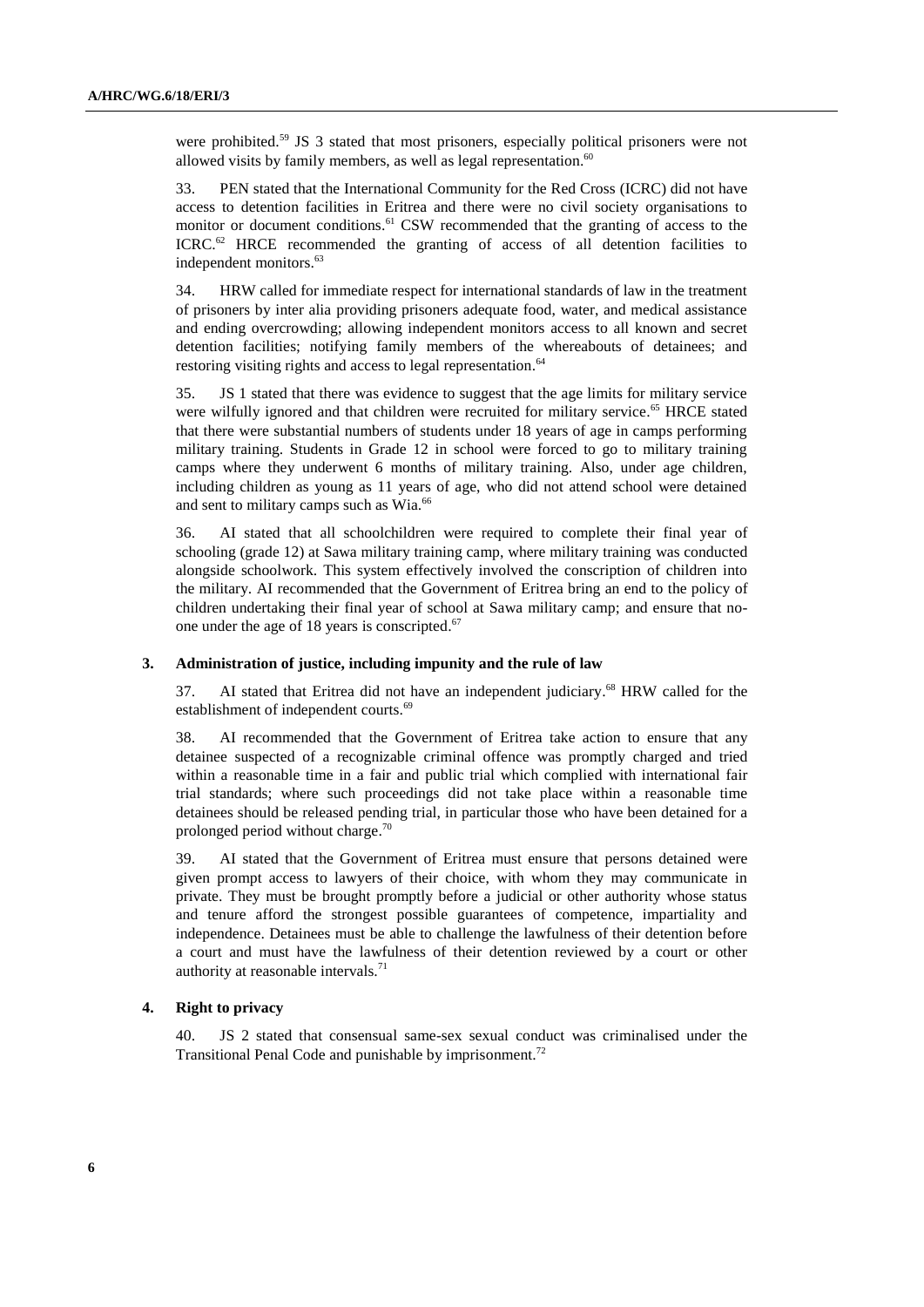#### **5. Freedom of movement**

41. JS 1 stated that "[e]xit visas", including for the purposes of studying abroad, were routinely denied to men below the age of 54 years and women below the age of 47 years, as they were deemed to be of an age to undertake military service. Children from the age of 11 years were also denied such visas as they were deemed to be approaching the age for military service.<sup>73</sup>

### **6. Freedom of religion or belief, expression, association and peaceful assembly, and right to participate in public and political life**

42. PEN International (PEN) stated that little has changed in Eritrea since the UPR in 2009. There remained no freedom of opinion or expression, no independent media since the government crackdown in September 2001, no political parties apart from the ruling People's Front for Democracy and Justice (PFDJ), no national elections and no civil society.<sup>74</sup>

43. European Centre for Law and Justice (ECLJ) stated that since the UPR in 2009, the Government of Eritrea has become even more restrictive on religious freedom. Christians faced discrimination, detention, arrest, imprisonment and abuse because of their religious beliefs, and were not provided with due process.<sup>75</sup>

44. JS 2 stated that minority churches of various dominations remained banned with members continuing to be routinely arrested and detained without charge for long periods.<sup>76</sup>

45. ODI stated that although the persecution against Christians was felt most severely by Christians belonging to the unregistered groups, officially recognised groups have also been affected.<sup>77</sup> ODI urged the Government of Eritrea to review the laws regarding religious groups and organizations and ensure their compliance with the obligations under the ICCPR.<sup>78</sup>

46. EAJCW stated that following the Presidential Decree of 25 October 1994 which declared that Jehovah's Witnesses who were Eritrean by birth have revoked their citizenship because of their refusal to take part in the referendum and in national service, has stripped Jehovah's Witnesses in Eritrea of their basic civil rights. As a consequence, they were not allowed to work in Government offices; their business licenses were revoked, and their identity cards and travel documents confiscated.<sup>79</sup>

47. JC stated that soldiers were banned from engaging in religious activities and were punished for possessing religious literature.<sup>80</sup>

48. JS 1 stated that Eritrea did not recognise the right of conscientious objection to military service. Persons know to have declared conscientious objections to their military recruitment have been imprisoned.<sup>81</sup> JS 1 stated that families of persons who did not report for military service have been subjected to arbitrary detention without trial, and released only when the missing conscript was produced or a fine is paid.<sup>82</sup>

49. PEN stated that during the UPR in 2009, Eritrea accepted a number of recommendations relevant to the right to freedom of expression and to the situation of detained writers, but has failed to implement any of these recommendations.<sup>83</sup>

50. EHAHRDP stated that there was no independent domestic media in Eritrea since 2001.<sup>84</sup> RSF stated that Radio Erena which broadcasts in Eritrea from a third country offered an alternative to Government propaganda. The success of this radio station has resulted in it being the target of repeated attacks such as the jamming of its satellite signal and the hacking of its website.<sup>85</sup> The Qatar-based Al Jazeera's news channels were also censored by the authorities from 1 to 12 February 2012.<sup>86</sup>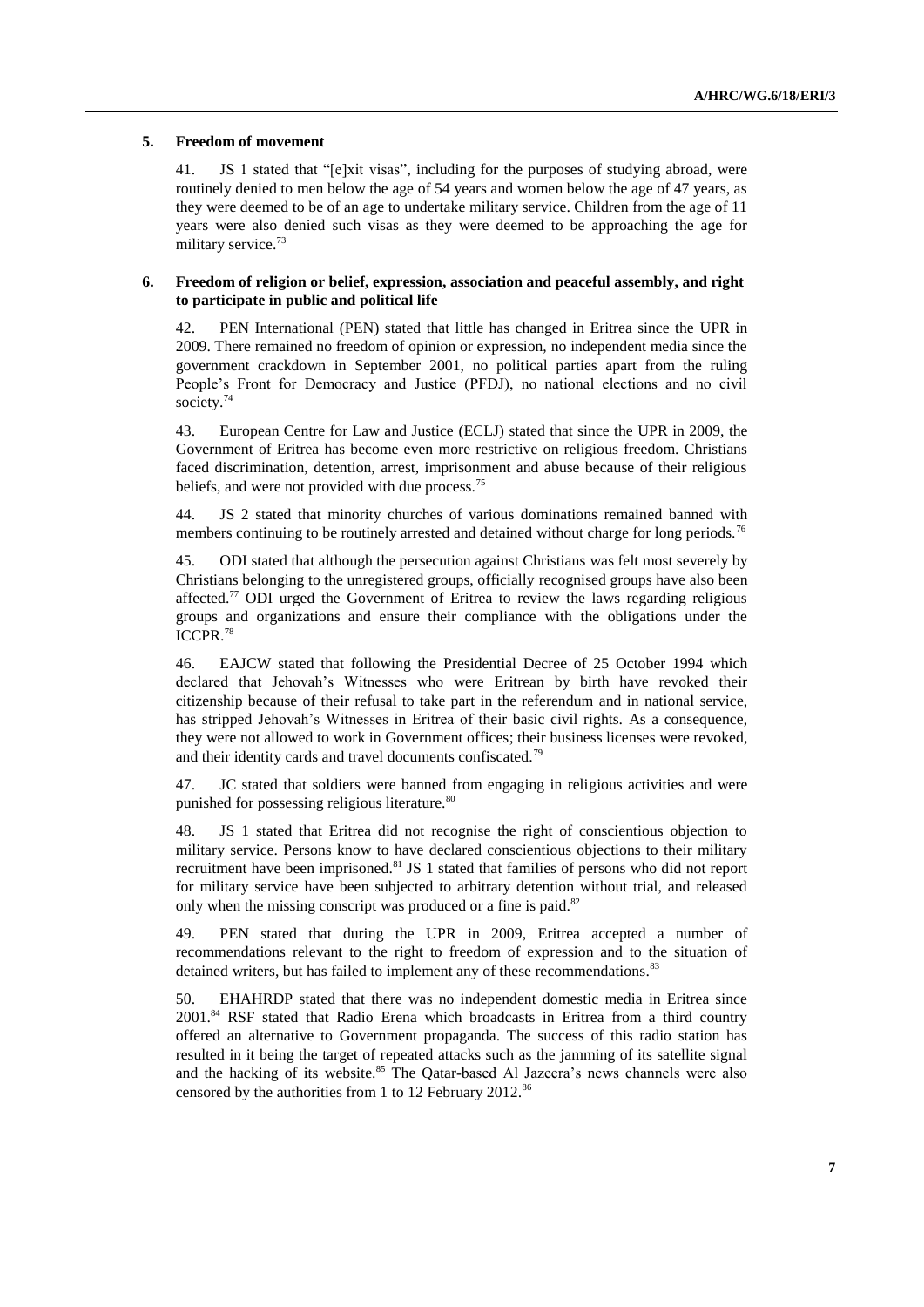51. JS 2 stated that journalists suspected of sending information outside the country were arbitrarily detained without charge or trial. In 2012, 30 journalists were estimated to be in prison.<sup>87</sup> In 2011, 4 journalists working for the government-controlled radio Dimtsi Hafash, were arrested and were reportedly still held in incommunicado detention.<sup>88</sup> In 2001, about 10 journalists from the private press were arrested and continue to be held without charge in secret locations.<sup>89</sup> Article 19 recommended that Eritrea confirm the names, locations and health status of all detainees, and confirm any deaths that have occurred. It also called for the unconditional release of all detainees and adequate redress for the denial of their freedom of expression rights and prolonged arbitrary detention.<sup>90</sup>

52. Article 19 stated that the low internet penetration levels and the lack of communications infrastructure remained a serious obstacle to the realisation of the rights to freedom of expression.<sup>91</sup> It called for a plan of action to increase internet access and a strategy for the development of telecommunications infrastructure.<sup>92</sup>

53. JS 2 stated that on 21 January 2013, a group of 200 soldiers occupied the Ministry of Information in Asmara and broadcast a message calling for the release of all political prisoners and for the implementation of the Constitution of Eritrea. Following the removal of the soldiers, a large number of arrests were made.<sup>93</sup>

54. Article 19 called on the Government of Eritrea to refrain from harassing, threatening, criminalising or arresting writers, journalists, bloggers, political activists and other human rights defenders for reasons connected to their peaceful activities, including the legitimate exercise of their freedom of expression rights.<sup>94</sup>

55. JS 2 stated that since the UPR in 2009 there has been no discernible improvement in the treatment of civil society and that state agents were the most frequent perpetrators of political violence and intimidation affecting civil society activists.<sup>95</sup>

56. EHAHRDP stated that freedom of association was severely restricted with regard to non-governmental organisations. The Proclamation to Determine the Administration of Non-Governmental Organisations (2005) restricted the work of NGOs to relief and rehabilitation work. In addition, NGOs must work within the scope of the policies and priorities of the Government of Eritrea.<sup>96</sup> EHAHRDP called for the amendment of this proclamation to lift the aforementioned restrictions and to allow NGOs to carry out projections on the promotion and monitoring of human rights.<sup>97</sup>

57. ODI stated that a vibrant civil society was crucial for the well-being of a country and its people and recommends the withdrawal of restrictive NGO laws.<sup>98</sup>

#### **7. Right to work and to just and favourable conditions of work**

58. HRCE stated despite the official length of service being 18 months, most have served 17 years or more.<sup>99</sup> JS 3 stated that the perpetual military service of all young men and women aged between 18 and 50 has been extended to those between 50 and 70. Elderly men and women were made to train and carry Kalashnikov rifles with a view to be militias protecting the cities.<sup>100</sup> HRCE recommended that the Government of Eritrea end the practice of indefinitely extending military service, initiate demobilization for those who have completed 18 months of service, and offer the option of civilian national service.<sup>101</sup> HRW made a similar call.<sup>102</sup>

59. JS 3 stated that the youth in the national service were forced to do unpaid, labour intensive work under harsh conditions, usually enduring abuse and maltreatment. 103

60. JS 2 stated that despite the labour laws that were in place, the Government of Eritrea respected neither the right to freedom of association nor the right to collective bargaining.<sup>104</sup>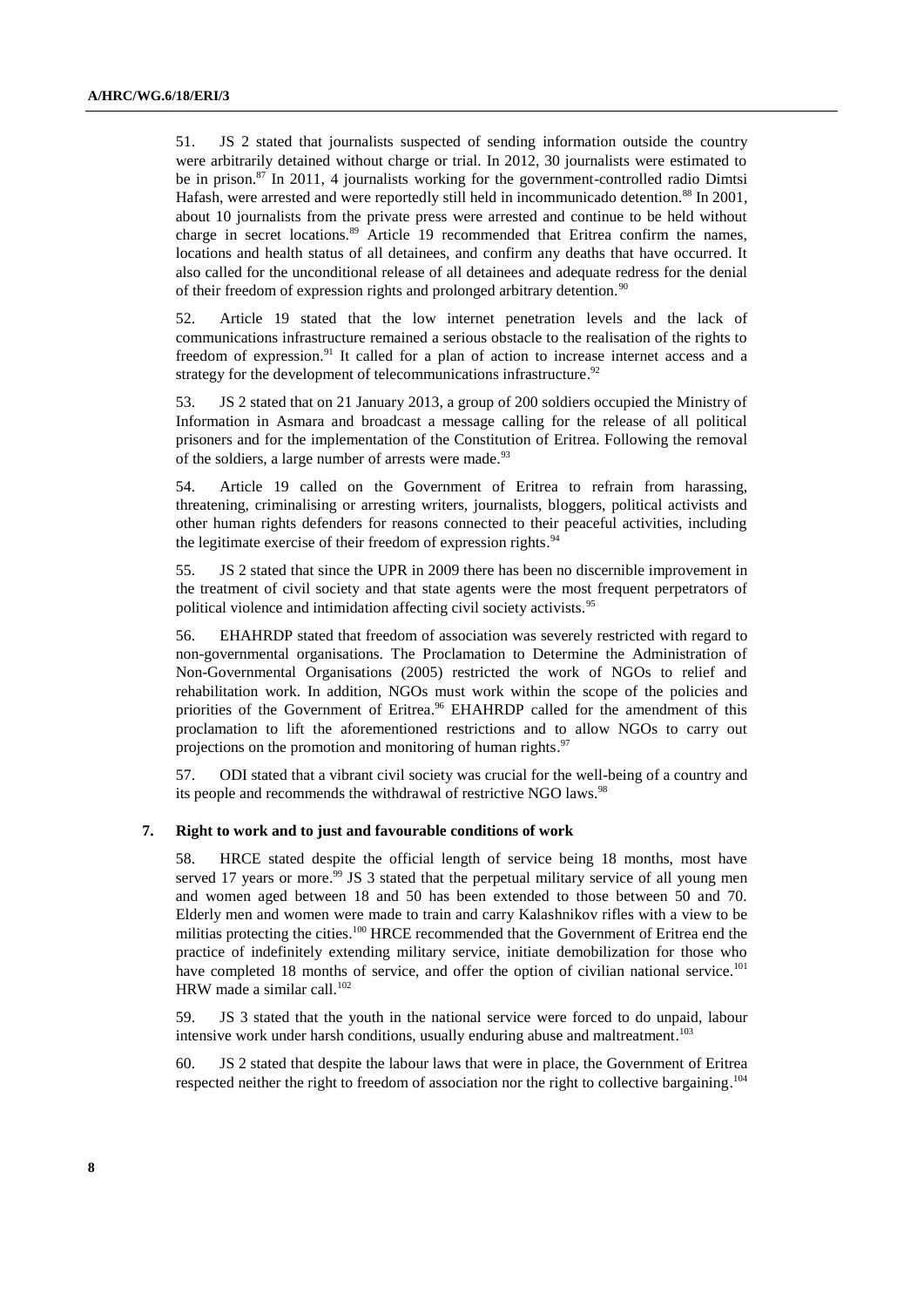61. JS 2 stated that national service recruits were used as forced labour in the mining industry and on a wide range of Government projects. <sup>105</sup> HRW called for an end to the use of national service conscripts as forced labour.<sup>106</sup>

62. HRCE stated that students at junior and secondary levels, many of whom under the age of 18 years, were required to attend summer vacation camps for 45 days where they were compelled to undertake manual labour.<sup>107</sup>

#### **8. Right to social security and to an adequate standard of living**

63. HRCE stated that a food distribution coupon-system controlled food consumption of every household. For example, in the towns, a registered member in a household was allowed one piece of bread of a weight of 100 grams per day. Every registered Eritrean was allowed to buy 750 grams of sugar and 5 kilos of grain per month. The people in the villages were left to fend for themselves.<sup>108</sup>

64. HRCE recommended that the Government of Eritrea allowed private businesses to operate freely and that citizens be allowed to buy their food from free markets without fear. It also recommended an end to the use of the coupon-system for controlling movements and for punishing citizens. 109

65. HRCE stated that there was a high need for a social service system to help those who were vulnerable and disabled.<sup>110</sup>

66. HRW stated that families were punished and threatened when relatives living abroad failed to pay a 2 per cent tax on foreign income. Such punishment could take the form of revocation of the resident family's business licence, confiscation of houses and other property and the refusal to issue passports.<sup>111</sup>

67. HRCE stated that poverty was rampant with many families having a meal only once a day. Begging was common and the only means of income for many, even though it was not permitted.<sup>112</sup>

#### **9. Right to education**

68. SRI stated that the Government of Eritrea has placed special emphasis on girls' education by putting in place appropriate policies.<sup>113</sup> However, factors in school, including inadequate educational facilities and materials, the distance between the girls' homes and schools, and the shortage of female teachers negatively contributed to the enrolment of girls in the primary and junior levels.<sup>114</sup> SRI recommended that the Government of Eritrea take measures which included the conducting of public awareness campaigns, and the awarding of financial or other incentives to parents to send their daughters to school.<sup>115</sup>

69. AI stated that the education in final year of school was of a poor quality with the emphasis significantly weighed towards military training, which was conducted alongside school work.<sup>116</sup>

70. EAJCW stated that Jehovah's Witnesses could not receive a full secular education because students were required to register for military service, when registering for the  $9<sup>th</sup>$ grade in high school. Upon completion of the  $11<sup>th</sup>$  grade, students were obliged to go to Sawa military camp to complete their  $12<sup>th</sup>$  grade.<sup>117</sup>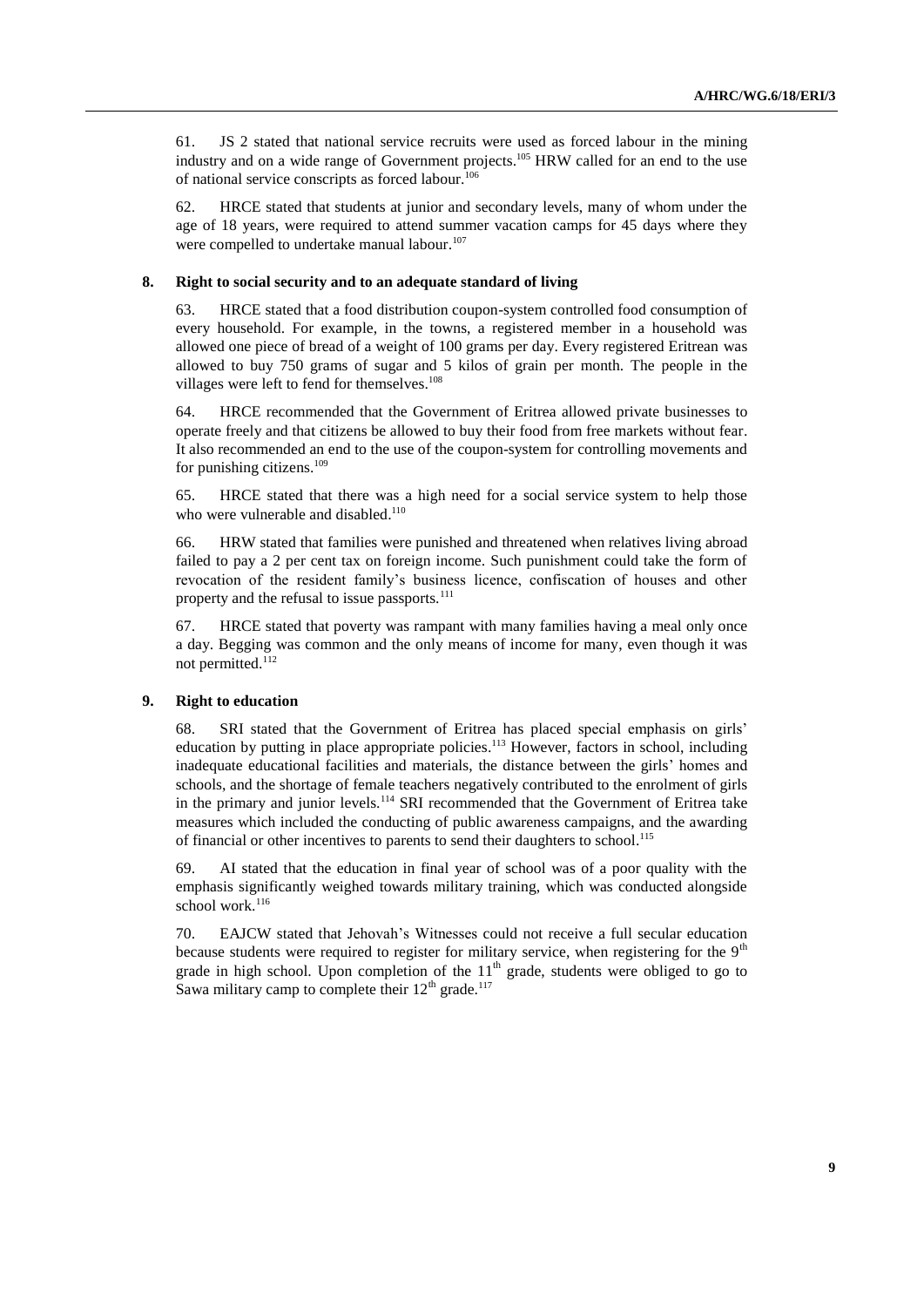## *Notes*

| 1                |                                                                                                                    | The stakeholders listed below have contributed information for this summary; the full texts of all                                                   |  |
|------------------|--------------------------------------------------------------------------------------------------------------------|------------------------------------------------------------------------------------------------------------------------------------------------------|--|
|                  |                                                                                                                    | original submissions are available at: www.ohchr.org.                                                                                                |  |
|                  | Civil society                                                                                                      |                                                                                                                                                      |  |
|                  | Joint Submissions                                                                                                  |                                                                                                                                                      |  |
|                  | JS <sub>1</sub>                                                                                                    | International Fellowship for Reconciliation, Geneva, Switzerland and                                                                                 |  |
|                  |                                                                                                                    | Conscience and Peace Tax International, Essex, United Kingdom (Joint<br>Submission 1);                                                               |  |
|                  | JS <sub>2</sub>                                                                                                    | CIVICUS: World Alliance for Citizen Participation, Johannesburg, South Africa and<br>Citizens for Democratic Rights in Eritrea (Joint Submission 2); |  |
|                  | JS 3                                                                                                               | Eritreans for Human and Democratic Rights and Release Eritrea, Enfield, United                                                                       |  |
|                  |                                                                                                                    | Kingdom (Joint Submission 3);                                                                                                                        |  |
|                  | <b>SRI</b>                                                                                                         | Sexual Rights Initiative, Ottawa, Canada (Joint Submission);                                                                                         |  |
|                  | <b>Individual Submissions</b>                                                                                      |                                                                                                                                                      |  |
|                  | AI                                                                                                                 | Amnesty International, London, United Kingdom;                                                                                                       |  |
|                  | Article 19                                                                                                         | ARTICLE 19, London, United Kingdom;                                                                                                                  |  |
|                  | <b>CSW</b>                                                                                                         | Christian Solidarity Worldwide, New Malden, United Kingdom;                                                                                          |  |
|                  | <b>EAJCW</b>                                                                                                       | The European Association of Jehovah's Christian Witnesses, Kraainem, Belgium;                                                                        |  |
|                  | ECLJ                                                                                                               | The European Centre for Law and Justice, Strasbourg, France;                                                                                         |  |
|                  | <b>EHAHRDP</b>                                                                                                     | East and Horn of Africa Human Rights Defenders Project, Kampala, Uganda;                                                                             |  |
|                  | <b>HRCE</b>                                                                                                        | Human Rights Concern Eritrea, London, United Kingdom;                                                                                                |  |
|                  | HRW                                                                                                                | Human Rights Watch, Geneva, Switzerland;                                                                                                             |  |
|                  | <b>GIEACPC</b>                                                                                                     | Global Initiative to End All Corporal Punishment of Children, London, United<br>Kingdom;                                                             |  |
|                  | JC                                                                                                                 | Jubilee Campaign, Fairfax, United States of America;                                                                                                 |  |
|                  | ODI                                                                                                                | Open Doors International, Harderwijk, The Netherlands;                                                                                               |  |
|                  | <b>PEN</b>                                                                                                         | PEN International, London, United Kingdom;                                                                                                           |  |
|                  | <b>RSF</b>                                                                                                         | Reporters sans frontières, Paris, France.                                                                                                            |  |
| $\boldsymbol{2}$ |                                                                                                                    | Report on the Working Group of the Universal Periodic Review, A/HRC/13/2, 4 January 2010.                                                            |  |
| 3                | AI, p. 1.                                                                                                          |                                                                                                                                                      |  |
| $\overline{4}$   | CSW, p. 1, para. 6. HRCE, p. 1, para. 3.                                                                           |                                                                                                                                                      |  |
| 5                | CSW, p. 1, 6. HRCE, p. 1, para. 3.                                                                                 |                                                                                                                                                      |  |
| 6                | CSW, p. 1, para. 7.                                                                                                |                                                                                                                                                      |  |
| 7                | JS 2, p. 3, para. 2.5.                                                                                             |                                                                                                                                                      |  |
| 8                | Article 19, p. 2, para. 6.                                                                                         |                                                                                                                                                      |  |
| 9                | Article 19, p. 5.                                                                                                  |                                                                                                                                                      |  |
| 10               | CSW, p. 2, para. 10. HRCE, p. 1, para. 6. JC, para. 18.                                                            |                                                                                                                                                      |  |
| 11               | Article 19, p. 2, paras. 9 and 10.                                                                                 |                                                                                                                                                      |  |
| 12               | Article 19, p. 5.                                                                                                  |                                                                                                                                                      |  |
| 14               | <sup>13</sup> CSW, p. 2, paras. 17 and 18.                                                                         |                                                                                                                                                      |  |
| 15               | HRCE, p. 3, para. 14. See also HRW, p. 3.                                                                          |                                                                                                                                                      |  |
| 16               | JS 3, p, para. 2.                                                                                                  |                                                                                                                                                      |  |
| 17               | AI, p. 1.                                                                                                          |                                                                                                                                                      |  |
| 18               | RSF, p. 1.                                                                                                         |                                                                                                                                                      |  |
| 19               | RSF, p. 5.<br>AI, p. 1.                                                                                            |                                                                                                                                                      |  |
| 20               | JS1, p. 4, para. 20.                                                                                               |                                                                                                                                                      |  |
| 21               | Article 19, p. 1, para. 3 and p. 5.                                                                                |                                                                                                                                                      |  |
|                  | <sup>22</sup> EHAHRDP, p. 1.                                                                                       |                                                                                                                                                      |  |
|                  | <sup>23</sup> EHAHRDP, p. 1. JS 2 made recommendations, p. 8, para. 5.5. See also Article 19, p. 1, para. 4 and p. |                                                                                                                                                      |  |
|                  | 5.                                                                                                                 |                                                                                                                                                      |  |
| 24               | CSW, p. 2, paras. 14 and 15.                                                                                       |                                                                                                                                                      |  |
|                  | $^{25}$ HRW, p. 4.                                                                                                 |                                                                                                                                                      |  |
|                  | <sup>26</sup> JS 2, p. 8, para. 5.5. CSW, p. 2, para. 16. HRW, p. 5.                                               |                                                                                                                                                      |  |
| 27               | ODI, p. 5, para. 18.                                                                                               |                                                                                                                                                      |  |
|                  |                                                                                                                    |                                                                                                                                                      |  |
|                  |                                                                                                                    |                                                                                                                                                      |  |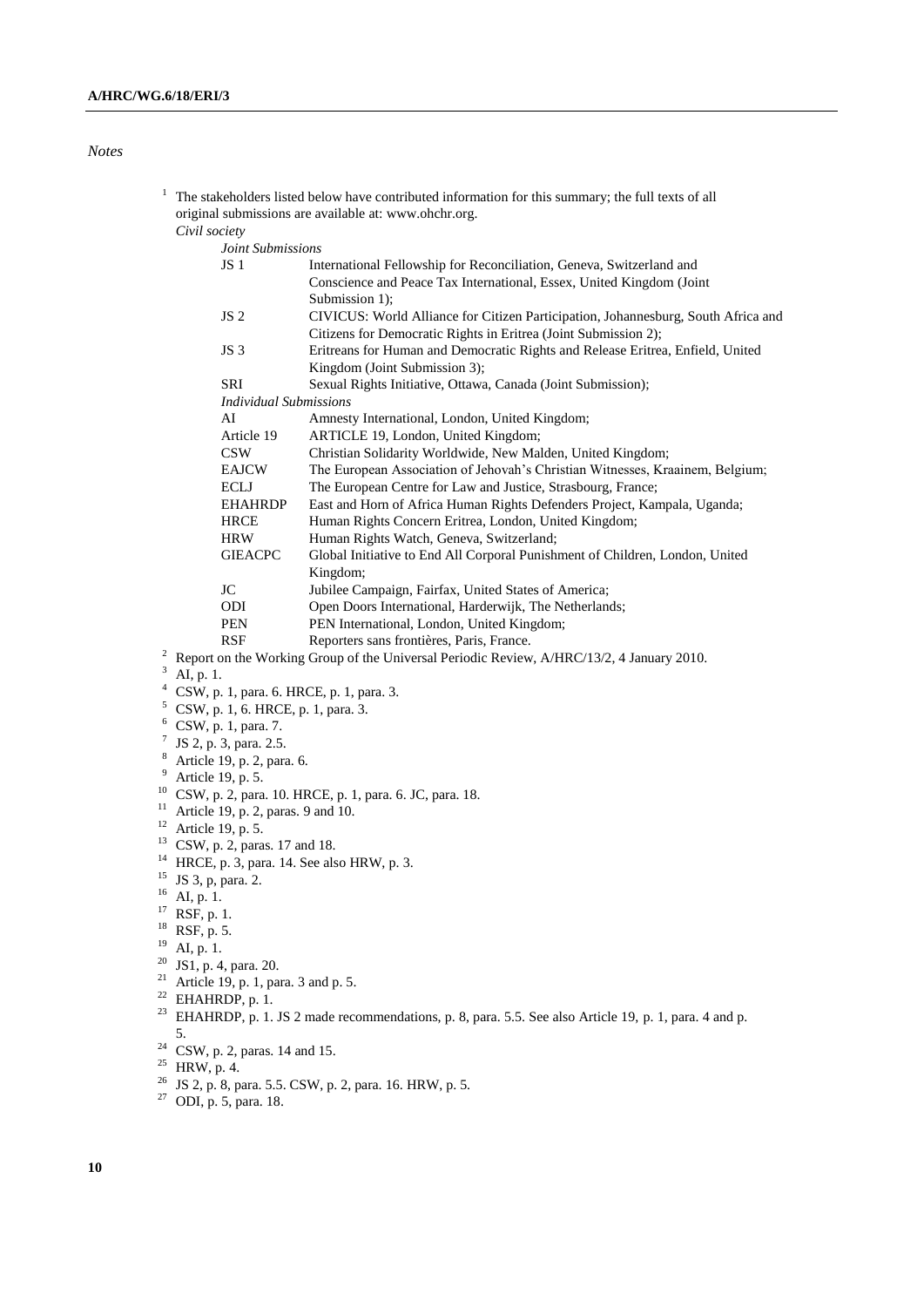- ODI, p. 5, para. 19.
- SRI, p. 3, paras. 6- 9.
- SRI, p. 3, paras. 6- 9.
- HRCE, p. 4, para. 19. See also JS 3, p. 2, para. 10.
- HRCE, p. 4, para. 20.
- <sup>33</sup> PEN, p. 5, para. 23.
- HRCE, p. 3, para. 17. See also HRW, p. 3.
- HRCE, p. 4, para. 18.
- GIEACPC, p. 1.
- GIEACPC, p. 2, para, 2.1.
- GIEACPC, p. 2, para. 2.3.
- GIEACPC, p. p. paras. 2.3 2.5.
- SRI, p. 4, para. 11.
- SRI, p. 4, para. 10.
- <sup>42</sup> SRI, p. 7, paras. 22 and 23.
- JS 1, p. 3, para. 16.
- SRI, p. 5, paras. 13 and 14.
- SRI, p. 6, para. 17.
- SRI, p. 7, paras. 27 and 28.
- AI, p. 1. See also HRW, p. 2.
- AI, p. 2.
- AI, p. 4. See also, Article 19, p. 5. HRCE, p. 3, para. 16.
- HRW, p. 4.
- HRW, p. 5.
- ODI, p. 5, para. 17.
- JS 2, p. 5, para. 3.2. See also HRW, p. 2.
- JS 2, p. 5, para.3.4. JS 2 made recommendations, p. 8, para. 5.3.
- ODI, p. 4, para. 9.
- ODI, p. 5, para. 15.
- EACJW, p. 1, para. 1, p. 3 and pp. 5-6.
- AI, p. 2. See also PEN, p. 5, para. 23.
- JC, para. 4.
- JS 3, p. 2, para. 6.
- PEN, p. 5, para. 25.
- CSW, p. 3, para. 21.
- HRCE, p. 3, para. 16.
- HRW, p. 5.
- <sup>65</sup> JS 1, p. 4, paras.  $20 25$ .
- (HRCE, p. 4, para. 21. HRCE made a recommendation (p. 4, para. 23.)
- AI, p. 5.
- AI, p. 2.
- HRW, p. 5.
- AI, p. 5
- AI, p. 5.
- JS 2, p. 6, para. 3.12.
- JS 1, p. 5, para. 26.
- PEN, p. 2, para. 6.
- ECLJ, p. 6, para. 19.
- JS 2, p. 5, para. 3.4.
- ODI, p. 4, para. 13.
- ODI, p. 5, para. 16.
- EAJCW, p. 1, para. 1.
- 
- JC, para. 4.
- JS 1, p. 3, para. 17. See also AI, pp. 3 and 5. CSW, p. 2, para. 19. CSW, p. 3, para. 25.
- JS 1, p. 5, para. 28.
- PEN, p. 1, paras. 2 and 3.